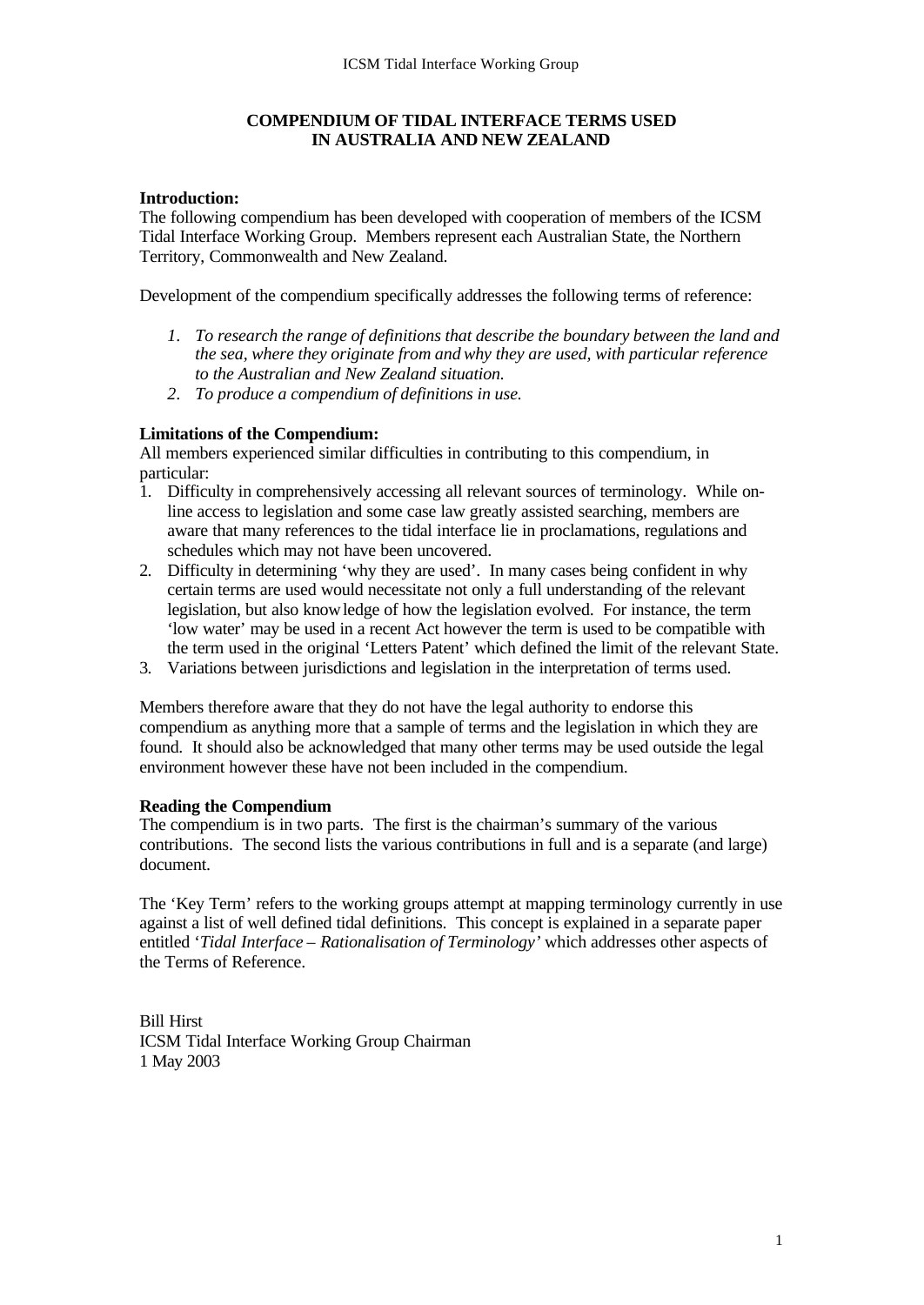| <b>Term used</b>                        | Definition <sup>1</sup>                                                                                                                                                                                      | <b>Perceived Intent</b>                                                                                                                                                                                                    | <b>Key Term</b>                                                |
|-----------------------------------------|--------------------------------------------------------------------------------------------------------------------------------------------------------------------------------------------------------------|----------------------------------------------------------------------------------------------------------------------------------------------------------------------------------------------------------------------------|----------------------------------------------------------------|
| Aust. Height                            | http://www.auslig.gov.au/geodesy                                                                                                                                                                             | Zero AHD frequently used to locate                                                                                                                                                                                         | <b>MSL</b>                                                     |
| Datum                                   | /datums/ahd.htm                                                                                                                                                                                              | <b>MSL</b>                                                                                                                                                                                                                 |                                                                |
| <b>Baseline</b>                         | <b>Territorial Sea Baseline</b><br>$\blacksquare$<br>defined by Seas Submerged<br>Lands Act.(NT, Qld, Tas,<br>Cmwlth)                                                                                        | As per definition<br>$\blacksquare$                                                                                                                                                                                        | <b>LAT</b><br><b>MLWS</b><br>(NZ?)                             |
| <b>Bay</b>                              | Semi-circle rule - low water<br>٠<br>(NZ, UN Convention)<br>High Water in Bay (Qld)<br>٠<br>Not defined (Tas)<br>٠                                                                                           | Defining limit of internal<br>$\blacksquare$<br>water?                                                                                                                                                                     | <b>LAT</b><br><b>MHW</b><br><b>MHWS</b>                        |
| Beach                                   | any land which forms part<br>٠<br>of the beach or shore of the<br>sea' $(Tas)$                                                                                                                               | Tidal interface area which may<br>٠<br>be use by vehicles (Tas). May<br>also be intended to include<br>dunes etc above HAT                                                                                                 | $\gamma$                                                       |
| Coast                                   | Not defined (NT, WA, Cwlth,<br>٠<br>Tas, Vic)<br>Various including between<br>٠<br>high and low tide(SA)<br>Related to HAT (QLD)<br>٠                                                                        | May be used where more<br>٠<br>accurate definition not critical.<br>May also intend to differentiate<br>٠<br>ocean from inland waters.<br>٠<br>Used to describe location of<br>some features 'eg station on the<br>coast'. | MHW (as<br>common on<br>topo maps).<br>Others as<br>specified. |
| Coastline                               | Not defined (SA, Cwlth, Tas)<br>٠<br>٠<br>Assumed to be line on map<br>(WA)<br>HAT, LAT (NT)<br>٠<br>High Water Mark (Qld)<br>٠                                                                              | May be used with other terms<br>٠<br>such as 'coastline at low<br>water'.<br>May be used where more<br>٠<br>accurate definition not critical.<br>May also intend to differentiate<br>٠<br>ocean from inland waters.        | MHW (as<br>common on<br>topo maps).<br>Others as<br>specified. |
| Foreshore                               | Vague (WA)<br>٠<br>Related to low water mark<br>٠<br>(SA)<br>Various relating to area<br>٠<br>between high and low water<br>(Qld, NZ, Tas)<br>Not defined (NT)<br>٠                                          | ٠<br>Landward limit of public<br>access (SA)<br>Tidal interface area<br>٠<br>Related to boundary of<br>٠<br>prohibited achorage areas (NT)                                                                                 | $\gamma$<br><b>MHW</b><br><b>MLW</b>                           |
| <b>High Water</b><br>Mean/mark<br>(HWM) | Various in Common Law <sup>2</sup><br>٠<br>$\text{(all)}$<br>HAT (NT fisheries)<br>٠<br>Some evidence that this is<br>٠<br>same as MHWS in Qld.<br>Same as HWMark in NSW<br>٠<br>Survey Practice Regs. 1933. | ٠<br>Important definition commonly<br>used as the limit of cadastral<br>boundaries.<br>Various other purposes in NT<br>٠<br>(eg vehicle access, fisheries)                                                                 | <b>MHW</b><br>MHWS?                                            |
| Highest<br>Astro. Tide<br>(HAT)         | ٠<br>See Australian Hydrographic<br>Office definition.                                                                                                                                                       | Landward limit of the tidal<br>٠<br>interface? <sup>3</sup>                                                                                                                                                                | <b>HAT</b>                                                     |
| Low water                               | <b>Lowest Astronomical Tide</b><br>٠<br>for baseline<br>Also 'lowest water at spring<br>٠<br>tides' (Fisheries Act)                                                                                          | General term used in UN<br>٠<br>Convention on the Law of the<br>Sea giving some latitude for<br>interpretation.                                                                                                            | <b>LAT</b><br>MLWS?                                            |

### **PART 1: Compendium Summary**

<sup>&</sup>lt;sup>1</sup> Definitions have been summarised in some cases and not all are included. Intention is to give an

indication of the variety of definitions used across and within jurisdictions. 2 See Blume, Peter: '*Mean High Water Mark Revisited'* MSB Ports Authority NSW 1995, (Copy available from Chairman on request.)

 $3$  While HAT is the highest level of normal tides inundation may exceed this level (eg storm surges), or have exceeded this level in the past. Tidal interface area may therefore lie well inland of HAT for some purposes.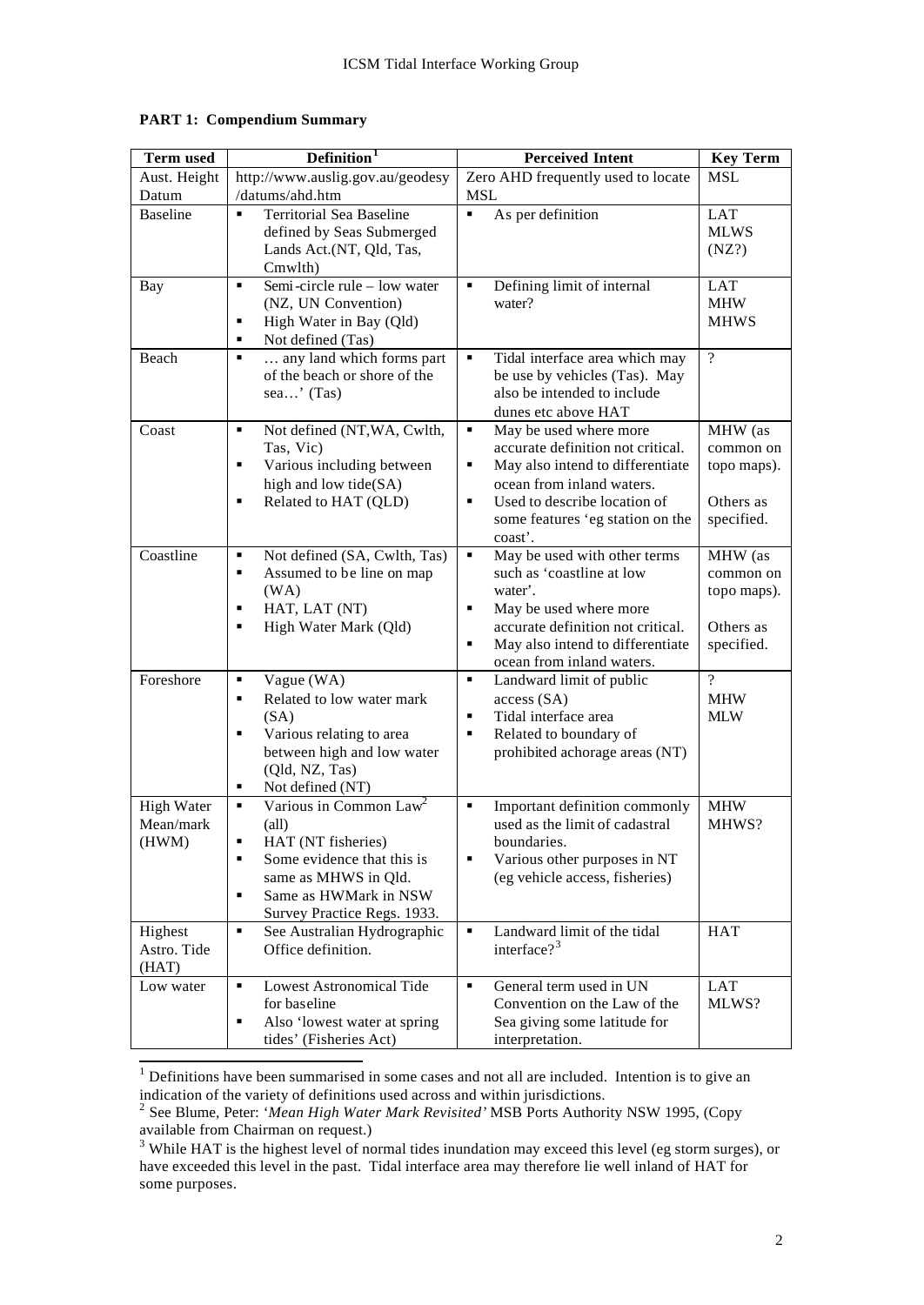| Low Water<br>Mark<br>(Mean)<br>(LWM)      | Height of lowest ebb tide<br>٠<br>(Tas)<br>Various including LAT (NT)<br>٠                                                                                                                                              | Same as MLW?<br>$\blacksquare$<br>Similar term used to define<br>٠<br>landward limit of States via<br><b>Letters Patent</b><br>Lower than MLWS (WA).<br>٠<br>Seaward boundary of<br>٠<br>prescribed area within which | <b>MLW</b><br><b>LAT</b><br>Other?           |
|-------------------------------------------|-------------------------------------------------------------------------------------------------------------------------------------------------------------------------------------------------------------------------|-----------------------------------------------------------------------------------------------------------------------------------------------------------------------------------------------------------------------|----------------------------------------------|
| Lowest<br>Astro. Tide<br>(LAT)            | Not defined (Vic)<br>٠<br>٠<br>See Australian Hydrographic<br>Office definition.                                                                                                                                        | nudity is legal (NT)<br><b>Chart Datum</b><br>٠<br>Normal sections of Territorial<br>٠<br>Sea Baseline (Seas and<br>Submerged Lands Act)                                                                              | <b>LAT</b>                                   |
| Mean High<br>Water                        | See Australian Hydrographic<br>٠<br>Office definition.<br>Various approximation used<br>٠<br>in law and Surveying<br>profession.                                                                                        | Generally considered the<br>٠<br>common law high tide datum                                                                                                                                                           | <b>MHW</b>                                   |
| Mean High<br>Water<br>Spring              | See Australian Hydrographic<br>٠<br>Office definition.                                                                                                                                                                  | Adopted as 'common law' high<br>٠<br>tide line by some States<br>including Qld.                                                                                                                                       | <b>MHWS</b>                                  |
| Mean<br>Higher High<br>Water              | See Australian Hydrographic<br>٠<br>Office definition.                                                                                                                                                                  | Approximates MHWS where<br>٠<br>tide patterns differ                                                                                                                                                                  | <b>MHHW</b>                                  |
| Mean Low<br>Water                         | Average of all low waters<br>٠<br>defined over a period (Tas)<br>See Australian Hydrographic<br>٠<br>Office definition.                                                                                                 | Commonly used as limit of the<br>٠<br>State although not always clear<br>(NT).                                                                                                                                        | <b>MLW</b>                                   |
| Mean Low<br>Water<br>Spring               | See Australian Hydrographic<br>٠<br>Office definition.                                                                                                                                                                  | Alternative version of MLW?<br>٠                                                                                                                                                                                      | <b>MLWS</b>                                  |
| Mean<br>Lower Low<br>Water                | See Australian Hydrographic<br>٠<br>Office definition.                                                                                                                                                                  | Approximates MLWS where<br>٠<br>tide patterns differ                                                                                                                                                                  | <b>MLLW</b>                                  |
| Mean Sea<br>Level<br>(MSL)                | See Australian Hydrographic<br>٠<br>Office definition.                                                                                                                                                                  | General definition of the<br>٠<br>coastline.                                                                                                                                                                          | <b>MSL</b>                                   |
| Shore $\angle$<br>shoreline /<br>seashore | Also relevant to bank of river<br>٠<br>(NZ)<br>Shore at low water mark<br>(Qld)<br>Not given (SA)<br>٠<br>Not defined (Tas, Vic)<br>٠                                                                                   | Various<br>٠<br>Appears to be used for a<br>٠<br>generalised description rather<br>than an attempt to define a<br>definite boundary (Cmwlth).<br>To define area below high<br>٠<br>water $(SA)$                       | <b>MLWS</b><br>(Qld)<br><b>MHW</b><br>Other? |
| Tidal area<br>(waters/<br>land/river)     | Subject to the regular ebb and<br>$\bullet$<br>flow of the highest spring<br>tides. (Tas)<br>Ordinarily covered and<br>$\bullet$<br>uncovered by the ebb and<br>flow of the tide at spring<br>tides. (Qld) (similar NZ) | Description of the tidal<br>$\bullet$<br>interface?                                                                                                                                                                   | LAT?<br>HAT?<br>MLWS?<br>MHWS?               |